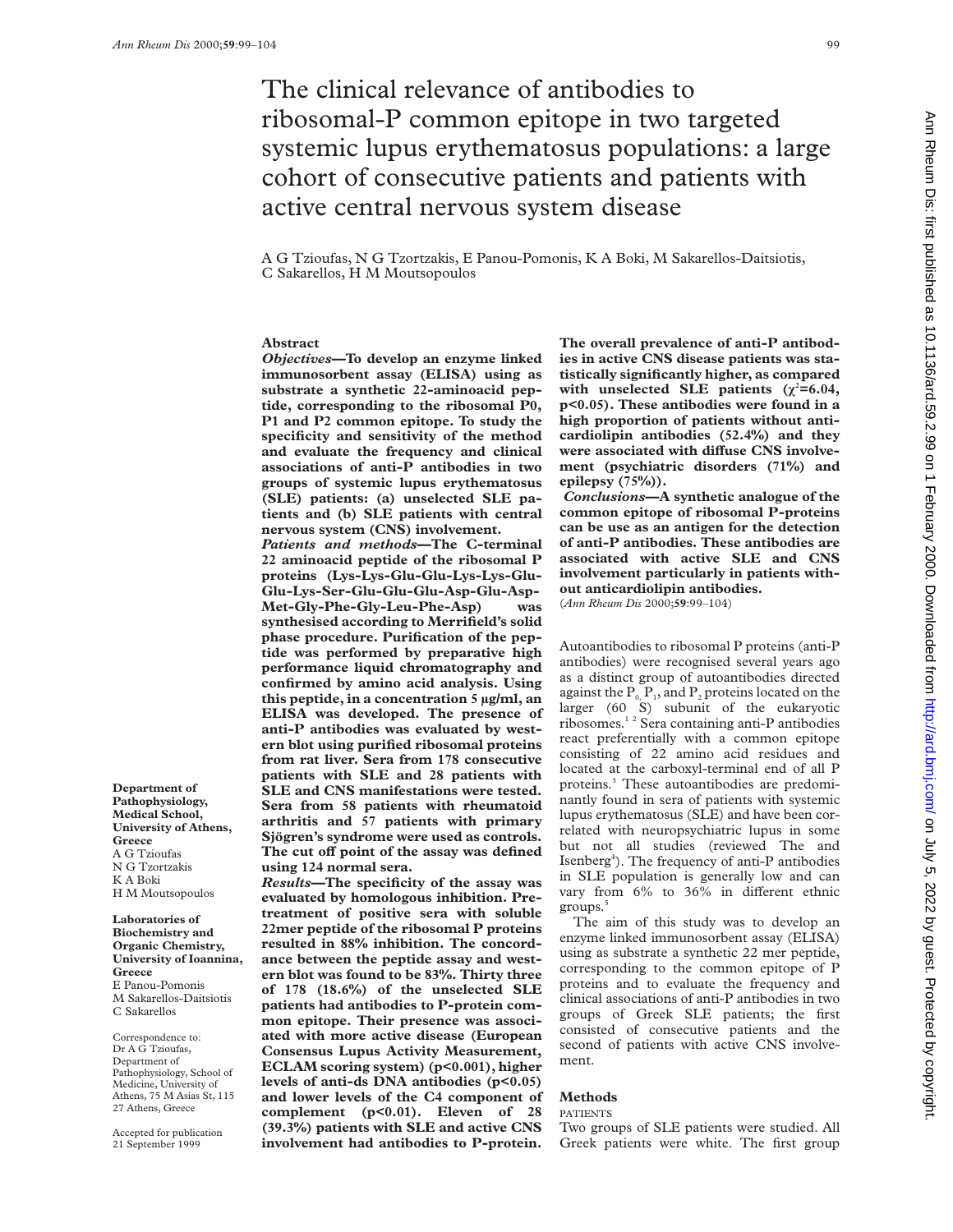consisted of 178 consecutive patients followed up in the outpatient rheumatology department. There were 173 women and five men (mean (SD) age 34.6 (6.2) years; mean (SD) disease duration 4.3 (2.1) years). Seventeen of the patients presented features of secondary antiphospholipid syndrome.<sup>6</sup> The second group consisted of 28 patients with SLE and active CNS disease who were admitted in the hospital. There was not overlap between the two groups (mean (SD) age: 29 (8.1) years). Seven patients of the second group had anticardiolipin antibodies. <sup>7</sup> All patients fulfilled 100 *Tzioufas, Tzortzakis, Panou-Pomonis, et al*

the ACR criteria for the diagnosis of SLE.<sup>8</sup> Active CNS involvement was considered if a patient had the following manifestations no more than two weeks before evaluation: seizures and/or cranial nerve pulse and/or stroke and/or transient ischaemic episode and/or recurrent migraine not responding to conventional treatment. Psychiatric disorder, including psychosis or organic depression were each defined according to criteria established by the American Psychiatric Association. <sup>9</sup> This group of patients was subdivided in three subgroups, according to their clinical picture: the first group (n=11) consisted of patients with diffuse CNS disease, including patients with neuropsychiatric manifestations and/or grant mal seizures. The second group (n=13) consisted of patients with focal CNS disease. Seven patients of this group, were positive for anticardiolipin antibodies. The third group (n=4) consisted of patients with mixed form of CNS disease, presenting with transient ischaemic episodes, recurrent migraine or persistent headache.10 Sera from all patients were studied for the presence of anti-dsDNA, and anticardiolipin antibodies by ELISA<sup>7 11</sup> and for anti-Ro/SSA, anti-La/SSB, anti-U 1RNP and Sm autoantibodies by counter immunoelectrophoresis.<sup>12</sup>

Sera from all patients were kept at −20 °C for evaluation of anti-P antibodies. Disease activity of SLE at the time of serum collection was evaluated in each individual patient according to the European Consensus Lupus Activity Measurement (ECLAM).<sup>13</sup>

Sera from 58 patients with rheumatoid arthritis (48 women and 10 men; mean (SD) age 53.4 (6.1) years; mean (SD) disease duration 3.2  $(1.1)$  years)<sup>14</sup> and from 57 with primary Sjögren's syndrome<sup>15</sup> (all women; mean (SD) age 56.4 (8.7) years; mean (SD) disease duration 6.4 (3.6) years) were used as disease controls. Sera from 10 patients with CNS disease, unrelated to SLE (four with Behçet's disease and six with multiple sclerosis) were also tested. Finally, sera from 124 normal healthy donors were used as normal controls.

#### PEPTIDE SYNTHESIS

The C-terminal 22-amino acid peptide of the ribosomal P protein has the following sequence: Lys-Lys-Glu-Glu-Lys-Lys-Glu-Glu-Ser-Glu-Glu-Glu-Asp-Glu-Asp-Met-Gly-Phe-Gly-Leu-Phe-Asp. This peptide was synthesised stepwise by solid-phase $16$  using the N<sup>a</sup>-Boc-L-Asp (Bzl)- Pam resin (Boc:tertbutyloxycarbonyl, PAM:phenylacetamidomethyl).

Glutamic acid was introduced as N <sup>a</sup> -Boc-L-Glu (Bzl), Lysine as  $N^a$ -Boc-L-Lys (2-chloro-CBZ), while methionine was used without side protection. All protected amino acids were coupled using a ratio in mmol of amino acid  $/HOBT/DCC/resin$   $3/3/3/1$  (HOBT:<br>1-hydroxybenzotriazole, DCC: N, N 1-hydroxybenzotriazole, DCC: N, N -dicyclohexylcarbodiimide). Completion of the coupling reactions was ensured by the use of the ninhydrin test. After the introduction of the Na Boc-L-Met, dimethyl sulphide was added during the removal of Boc groups to avoid oxidation of the Met side chain. The peptide was cleaved from the resin with anhydrous hydrogen fluoride in the presence of dimethyl sulphide, p-cresol and p-thiocresol as scavengers.<sup>17</sup> The peptide was purified by preparative high performance liquid chromotography (HPLC) on a reversed phase  $C_{18}$  column using programmed gradient elution with the following solvents: A,  $H_2O/10.1\%$  TFA; and B, CH 3CN/o.1% TFA (TFA: trifluoroacetic acid). The purity of the peptide was confirmed by analytical HPLC and amino acid analysis.

#### ELISA DEVELOPMENT FOR THE DETECTION OF ANTIBODIES TO THE RIBOSOMAL P PROTEINS

We used 96 well polystyrene plates coated with different concentrations of the 22 amino acid ribosomal-P epitope ranging from 1.25 µg/ ml to 10 µg/ml in phosphate buffered saline (PBS) pH 7.3. The optimum peptide concentration of 5 µg/ml was selected as it was exhibited the highest specificity and sensitivity. Non-specific binding was eliminated using bovine serum (BS) 10% in PBS pH 7.3 (100 µl/well for two hours). Sera were tested in 1:100 dilution. This dilution was selected after several experiments with different positive controls and normal sera as it was the best discriminatory point between positive sera and normal controls. After three washes, alkaline phosphatase conjugated goat antihuman IgG antibody diluted at 1:2000 in 10% BS, PBS, pH=7.3 was added. After washing, with PBS, containing 0,1% Tween 20 and 0,01 %. NaN3, p-nitrophenylphosphate substrate was added (1 mg/ml) and the results were read within 30 minutes.

Sera were scored as positive if the optical density (OD) reading was more than the mean plus 3 standard deviations of the mean of 124 normal control sera tested. Optical density was read at 405 nm on a Dynatech (London, UK) ELISA reader.

To investigate the specificity of the method, homologous inhibition assays were performed. Briefly, several positive sera were incubated in a dilution of 1:100 with sequential concentrations of the 22-amino acid ribosomal P epitope, starting from 0.5 ng/ml to 250 µg/ml. The mixtures were kept for two hours at 37°C and overnight at 4 °C. Afterwards they were tested on the ELISA plates as described above. The inhibition rate was calculated according to the equation:

```
INH % = (1 - \frac{OD \text{ inhibited}}{OD \text{ Blank inhibition}}) \times 100
```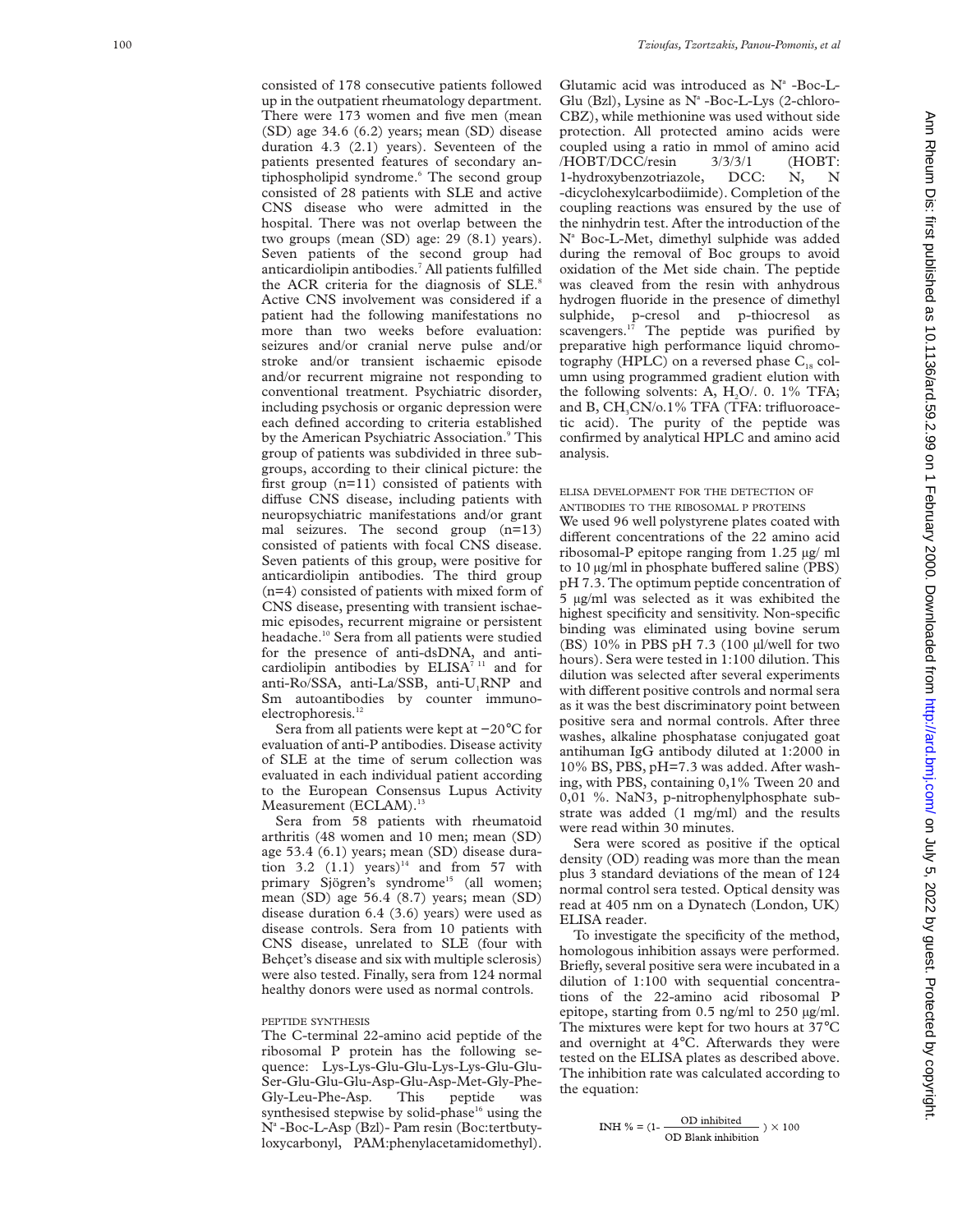

*Figure 1 Inhibition of a serum positive for anti-ribosomal P antibodies with serial concentrations of soluble synthetic epitope analogue yielded a maximum inhibition of 78%.*

PREPARATION OF RIBOSOMAL P PROTEINS AND WESTERN BLOT

To test whether anti-P antibodies reactive with the P peptide were also reacted against P proteins, an extract of ribosomes was separated by SDS-PAGE and an immunoblot was performed. An enriched fraction of ribosomal proteins were prepared from rat liver as previously described.<sup>18</sup>

Ribosomal proteins were loaded at a concentration of 5–7  $\mu$ g/mm<sup>2</sup> of gel surface on a 12.5% running gel for SDS-PAGE electrophoresis and run at constant current. Proteins were transferred onto a nitrocellulose membrane (NC). The sheet was cut for the western blot and the strips were saturated by immersion in a TRIS-HCl buffer (TBS: TRIS 0.01 M. NaCl 0.15 M pH 7.3) in which non-fat milk powder at 2% was dissolved. Serum samples were added at a 1:250 dilution in TBS and anti-human hyperoxidase conjugated IgG antibodies were used. Finally, freshly made sub-<br>strate solution consisting of 3.3'solution consisting of  $3,3'$ diaminobenzidine was added. Washes between steps were performed with TBS buffer pH 7.3.

STATISTICAL ANALYSIS

Statistical analysis was performed using the  $\chi^2$ test with Yates's correction or Student's *t* test where indicated.

## **Results**

SPECIFICITY AND SENSITIVITY OF THE ELISA ASSAY FOR THE DETECTION OF ANTI-P ANTIBODIES

The specificity of the assay for the detection of anti-P antibodies was investigated by homologous inhibition assay. As shown in figure 1, preincubation of sera containing anti-P antibodies with soluble P peptide, inhibited the antibody binding in a dose dependent manner, reaching a maximum inhibition of 78%. Twenty sera (10 positive for anti-P antibodies by ELISA and 10 negative), were also evaluated by immunoblot. Eight of 10 sera positive by ELISA, reacted also with at least one protein in immunoblot (80%). Sera negative in ELISA, did not react on the immunoblot.

PREVALENCE AND CLINICAL ASSOCIATION OF ANTI-P ANTIBODIES IN CONSECUTIVE SLE PATIENTS AND DISEASE CONTROLS

Thirty three of 178 (18.6%) consecutive patients with SLE had antibodies to ribosomal-P peptide (fig 2). Three of the patients with anti-P antibodies belonged in the group of 17 patients with secondary antiphospholipid syndrome (17.6%). Thus, 30 of 161 SLE patients (18.6%), without antiphospholipid antibodies were found to be positive for anti-P antibodies. Five of 58 (8.6%) patients with RA and two of 124 (1.6%) of normal controls had also low titres of anti-P antibodies; none of primary SS presented a positive reaction.

The presence of anti-P antibodies in patients with SLE was highly correlated with the disease activity as it was demonstrated using the ECLAM scoring system. Patients with anti-P antibodies had a mean (SD) ECLAM: score 2.9 (1.84), while patients without anti-P antibodies



*Figure 2 The prevalence of antibodies to ribosomal P synthetic epitope analogue in unselected patients with SLE, rheumatoid arthritis, primary Sjögren's syndrome and normal controls.*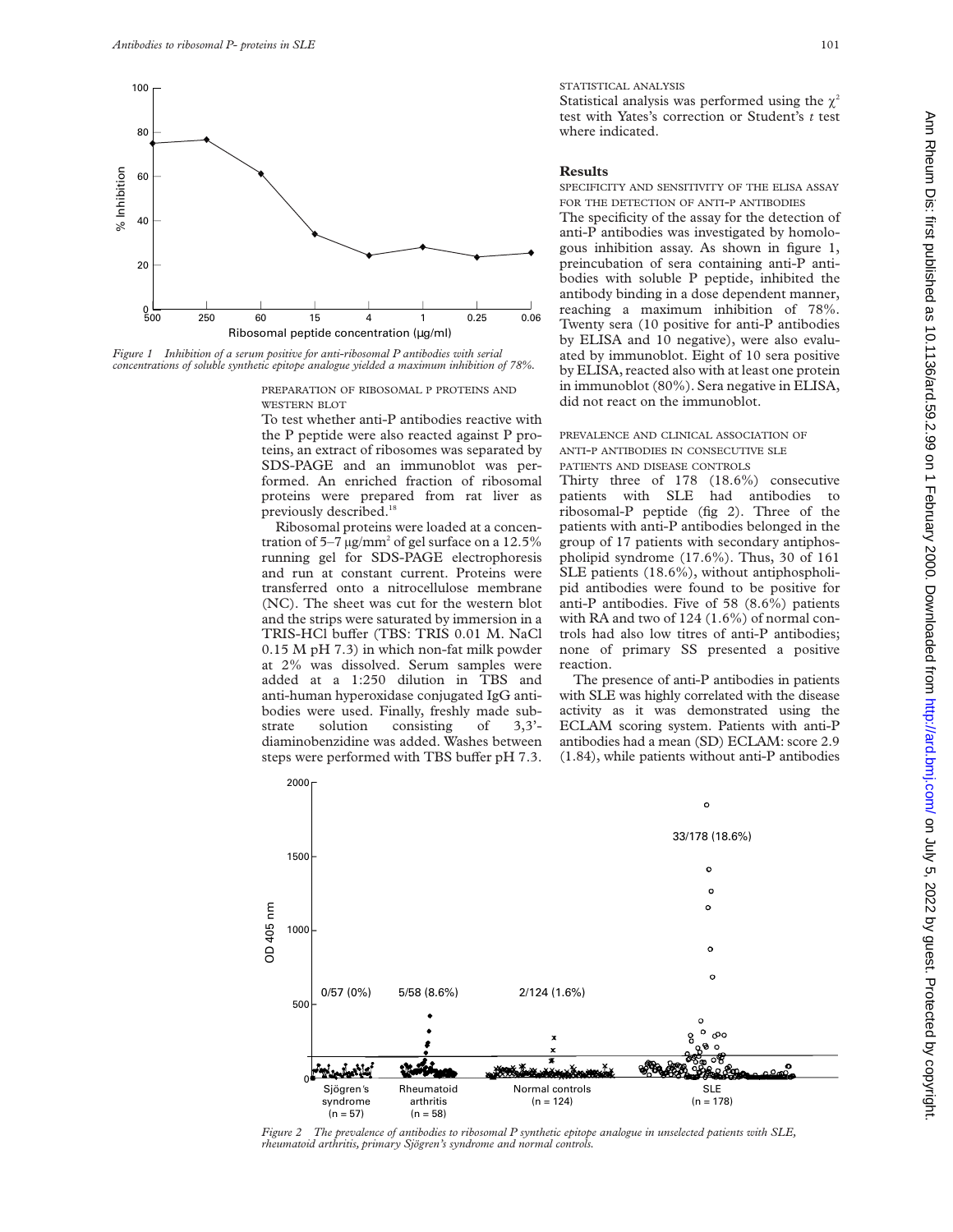

*Figure 3 The prevalence of antibodies to ribosomal P synthetic epitope analogue in unselected patients with SLE, patients with SLE and active CNS involvement, and patients with antiphospholipid syndrome and CNS involvement. Patients with active CNS* lupus, had more frequently anti-P antibodies as compared with unselected patients with<br>SLE. \* χ²= 6.04, p<0.05 and patients with antiphospholipid syndrome † χ²= 9.76,<br>p<0.005.

had a mean ECLAM: 1.45 (1.34), *t*=4.52 p<0.001). In addition, SLE patients with anti-ribosomal P antibodies had more commonly antibodies to dsDNA and lower levels of  $C_4$  ( $\chi^2$ =5.53, p<0.05 and  $\chi^2$ = 9.38 p<0.01, respectively). Patients with anti-P antibodies had a higher prevalence of rash as compared with the remainder ( $\chi^2 = 14.25$  p<0.005). CNS involvement was found in four of 35 (11.4%) of anti-P antibody positive patients and in six of 143 (4.1%) of anti-ribosomal P negative patients. Seven of these patients had past history of CNS involvement and three had active CNS disease (one was positive for anti-P antibodies and two for anticardiolipin antibodies).

### PREVALENCE OF ANTI-P ANTIBODIES IN PATIENTS WITH ACTIVE CNS DISEASE

Serum was obtained from 28 SLE patients during active CNS involvement. Eleven patients had diffuse CNS involvement (seven had psychiatric disorders and four had grand mal seizures), 13 patients had focal CNS involvement, seven of whom were associated with antibodies to cardiolipin, and four patients had a mixed form of CNS disease. All sera were tested for the presence of anti-P antibodies. The overall prevalence of anti-P antibodies in active CNS lupus was 11 of 28 (39.3%). Sera from eight of 11  $(72%)$  of patients with diffuse CNS disease (five with psychiatric disorder and three with seizures), two of 13 (15.4%) of patients with focal disease and one of four patients with mixed form presented antibodies to P protein. None of seven patients with anticardiolipin antibodies were found to be positive for anti-P antibodies. Thus, the frequency of the antibodies was found to be higher in lupus patients with CNS involvement without anticardiolipin antibodies (11 of 21, 52.4%). The prevalence of anti-P antibodies was statistically significantly higher in patients with active CNS lupus as compared with consecutive SLE patients  $(\chi^2=6.04 \text{ p} < 0.05)$ . The statistically significant difference was more evident taking into consideration only patients with CNS disease without anti-cardiolipin antibodies  $(\chi^2 = 9.76 \text{ p} < 0.005)$  (fig 3). The titre of anti-P antibodies did not substantially differ in patients with and without CNS disease. Serum samples taken from three patients with active CNS disease after remission (two samples for each patient) in three and six months intervals did not show significant differences regarding the presence and titre of anti-P antibodies. Finally, all sera from patients with CNS involvement, unrelated to SLE, were found to be negative for anti-P antibodies.

## **Discussion**

Autoantibodies to ribosomal P proteins are found among the systemic autoimmune rheumatic diseases, more frequently in sera of patients with SLE.<sup>4</sup>

The target antigens of anti-ribosomal P antibodies are cytoplasmic, producing cytoplasmic/nuclear pattern, with Hep-2 staining, in the absence of other autoantibodies. Methods for the detection of these autoantibodies include western blot, where the antibodies recognise one or more of the ribosomal P proteins (P0, P1, P2) or ELISA using recombinant P-proteins as substrate.<sup>18-20</sup> Most of the anti-P antibodies are directed against a dominant epitope that is located on the carboxyl terminal of all three proteins and consists of  $22$  amino acids.<sup>3</sup> In the majority of patients the autoantibody responses are even more restricted because they are bound to the C-terminal 11 amino acids and not to other subregions of the 22-mer peptide.<sup>21</sup> In recent years, several laboratories have developed methods for the detection of anti-ribo-P using as substrate synthetic epitope analogues corresponding to the 22-mer common epitope. These methods have been shown to present high sensitivity and specificity.<sup>18 22</sup> In this study the detection of anti-P antibodies was also performed using an ELISA method based on a synthetic analogue of the 22-mer major antigenic determinant. The specificity of the method was evaluated using homologous inhibition assays and comparison of the ELISA with western blot.

In 1987, in a retrospective study by Bonfa *et al*, <sup>23</sup> anti P-protein antibodies were reported to be highly specific for lupus psychosis. Since then, a number of different studies of anti-P antibodies, in regard to their association with neuropsychiatric lupus, disclosed conflicting findings. In fact, some studies supported the results of the study by Bonfa *et al*, 5 22 24–26 but others found no association between anti-P antibodies and neuropsychiatric lupus.27–29 In this regard, the clinical part of this study was constructed to investigate the real significance of anti-P antibodies in SLE patients. Therefore, two targeted SLE populations were studied. The first consisted of 178 unselected patients evaluated prospectively and the second of 28 SLE patients with active CNS involvement evaluated retrospectively. Both groups contained patients with increased levels of anti-cardiolipin antibodies. In the first SLE population studied, the prevalence of anti-P was 19% and their presence was associated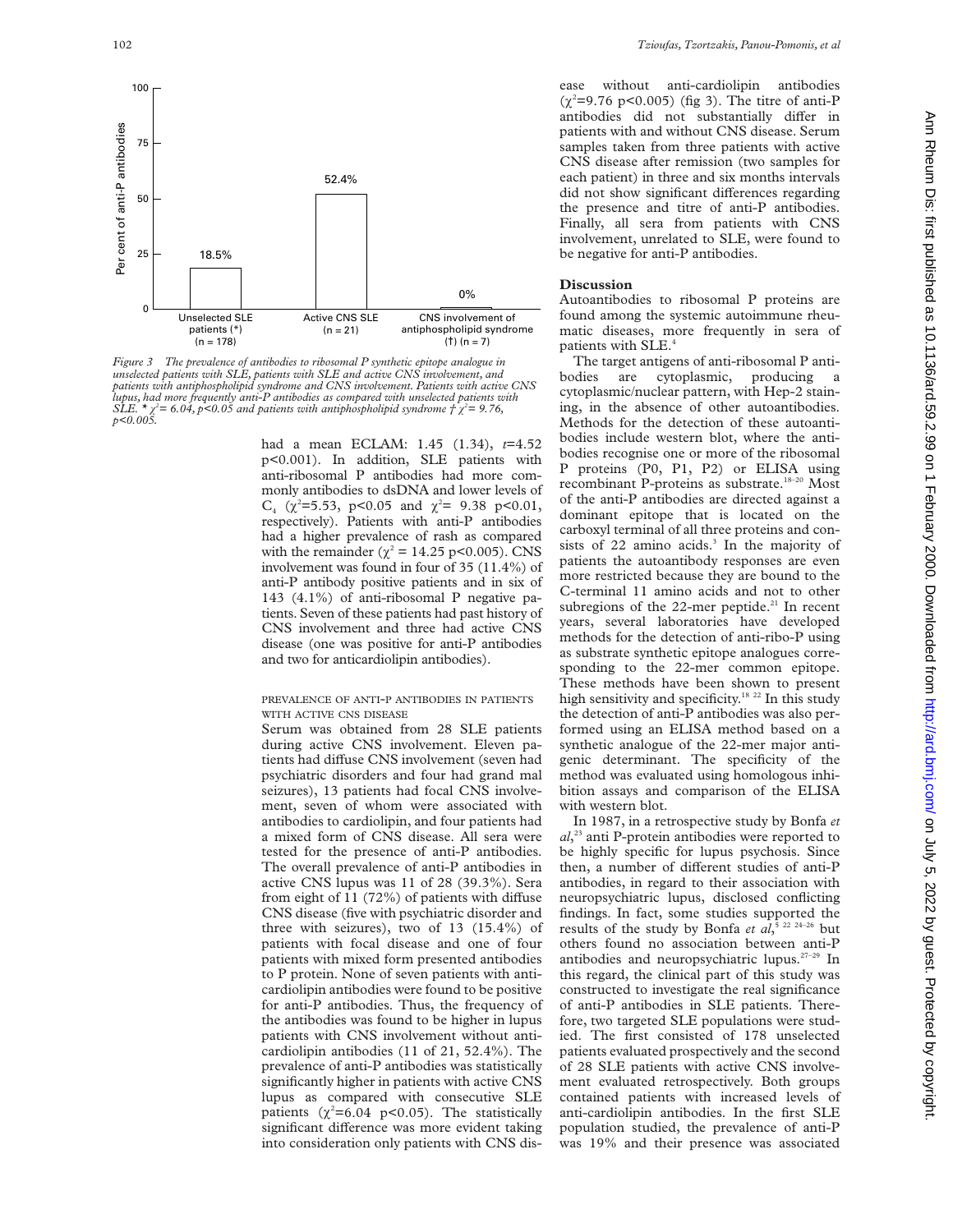with a higher disease activity index, as it was evaluated by the ECLAM system. These findings are in agreement with previous studies by Sato *et al* who also described a high prevalence of anti-P antibodies in active SLE.<sup>27</sup> However, this was not substantiated by other reports.<sup>2</sup> In our study, patients with lupus rash, (including butterfly rash, photosensitivity, subacute cutaneous rash and discoid lesions), also presented a higher prevalence of anti-P antibodies. This positive association was reported also by Van Dam *et al*. <sup>28</sup> Although, SLE patients with anti-P antibodies reported in this study had higher prevalence of CNS involvement as compared with patients without anti-P antibodies, these differences were not statistically significant. Among these patients only three had active CNS involvement (two had antiphospholipid syndrome, and one psychiatric disorder) during this time period, while seven patients had a past history of CNS disease. The patient with active CNS involvement (psychosis) also had anti-P antibodies in her serum.

The discrepancies observed in different reports on the correlation of anti-P antibodies and lupus psychosis or depression have probably a multifactorial aetiology. In fact, some studies were prospective while others were retrospective (reviewed by Teh and Isenberg<sup>4</sup>). Differences in the methods and criteria used to define neuropsychiatric disease are most probably the main cause of conflicting results. In two recent reports from Japan, both authors, using the same reagents (recombinant P0 fusion protein) and the same assay, presented different results with respect to the association of anti-P antibodies with lupus psychosis.30 31 Another reason for the discrepant findings could be the ethnic differences in the patients studied. For example in a study by Bonfa *et al*, <sup>23</sup> one third of patients who had increased anti-P antibodies were black Americans while in a study by Teh et al<sup>29</sup> the majority of patients were a white population. Japanese<sup>24 27</sup> and Malaysian Chinese patients,<sup>32</sup> present a higher prevalence of anti-P antibodies as compared with patients from other ethnic origin. This was further substantiated by a recent multiethnic study, where, it was found that anti-P antibodies were more frequent in Chinese patients (36%) and less common in Bulgarians  $(6\%)$ .<sup>5</sup> The same study reported that the presence of anti-P antibodies in SLE patients was strongly influenced by certain MHC-II alleles. In this report the prevalence of anti-P antibodies in Greek SLE patients was 19%, which is similar with the previous study,<sup>5</sup> where the frequency of anti-P antibodies in Greek patients with SLE was found to be 13%.

To estimate the prevalence of anti-P antibodies during active CNS disease, a second group consisting of 28 patients was studied. None of patients with anticardiolipin antibodies presented anti-P antibodies, while the proportion of anti-P antibodies in unselected SLE patients with anticardiolipin antibodies, did not differ from these without anticardiolipin antibodies. Thus, the dissociation of the autoimmune response against these two autoantigens in SLE probably suggests a different pathogenetic role of these two types of autoantibodies in CNS disease. In contrast, the majority of patients with diffuse CNS manifestations including epilepsy or psychiatric disorders had anti-P antibodies in their sera. The overall prevalence of anti-P antibodies in selected SLE patients suffering from active diffuse CNS disease was statistically significantly higher as compared with the unselected SLE population. Thus, the presence of anti-P antibodies is associated with active lupus CNS disease. Despite the fact that the origin of this autoantibody is unknown, its association with active disease and certain MHC class II alleles, suggests that its production is probably attributed to an intrinsic or extrinsic trigger on a susceptible genetic background. On the other hand serum samples taken from three patients after CNS disease remission, showed no differences in the autoantibody levels, leading to the suggestion that active disease does not influence the quantity of the autoantibody.

In conclusion, the method used for the detection of anti-P antibodies in SLE patients, using the synthetic common epitope for the detection of anti-ribosomal P proteins is reliable and easy to use for every day clinical practice. The clinical significance of the presence of anti-P antibodies in a general lupus clinic is rather limited. On the other hand, their significance in patients presenting with active CNS involvement is very useful because it can discriminate between active diffuse and focal CNS involvement of SLE. It should be stated, however, that the diagnosis of CNS lupus, is still based on clinical grounds.

The authors wish to thank Ms Pola Papadopoulou for excellent secretarial assistance.

- 1 Elkon KB, Parnassa AP, Foster CL. Lupus autoantibodies
- target ribosomal P proteins. J Exp Med 1985;162:459–71. 2 Francoeur A-M, Peebles Cl, Heckman KJ, Lee JC, Tan EM. Identification of ribosomal protein autoantigens. J Imunu-
- nol 1985;135:2378–84. 3 Elkon K Skelly S, Parnassa A, Maller W Danho W, Weissbach H, Brot N. Identification and chemical synthesis of a ribosomal protein antigenic determinant in systemic lupus erythematosus. Proc Natl Acad Sci USA 1986;83: 7419–23.
- 4 Teh L-S, Isenberg DA. Antiribosomal P protein antibodies in systemic lupus erythematosus. A reappraisal. Arthritis Rheum 1994;37:307–15.
- 5 Arnett FC, Reveille JD, Moutsopoulos HM, Georgescu L, Elkon KB. Ribosomal P autoantibodies in systemic lupus erythematosus. Arthritis Rheum 1996;39:1833–9.
- 6 Alarcon-Segovia D, Perez-Vazquez ME, Villa AR, Drenkard C, Cabiedes J. Preliminary classification criteria for the antiphospholipid syndrome within systemic lupus erythematosus. Semin Arthritis Rheum 1992;21:
- $275-86$ .<br>Manoussakis MN, Tzioufas AG, Silis M, Pange PJE,<br>Goudevenos J, Moutsopoulos HM. High prevalence of<br>anticardiolipin and other autoantibodies in a healthy<br>elderly population. Clin Exp Immunol 1987;69:557-65.<br>Tan E
- field NF, *et al*. The 1982 revised criteria for the classification of systemic lupus erythematosus Arthritis Rheum 1982;25:1271–7.
- 9 Faumann MA. *Study guide to DSM-IV.* Washington DC: American Psychiatric Association, 1994. 10 West SG. Neuropsychiatric lupus. Rheum Dis Clin North
- Am 1994;20:129–58.
- 11 Tzioufas AG, Manoussakis MN, Drosos AA, Silis G, Gharavi AG, Moutsopoulos HM. Enzyme immunoassays for the detection of IgG and IgM anti ds DNA antibodies: clinical significance and specificity. Clin Exp Rheumatol 1987;5: 247–53.